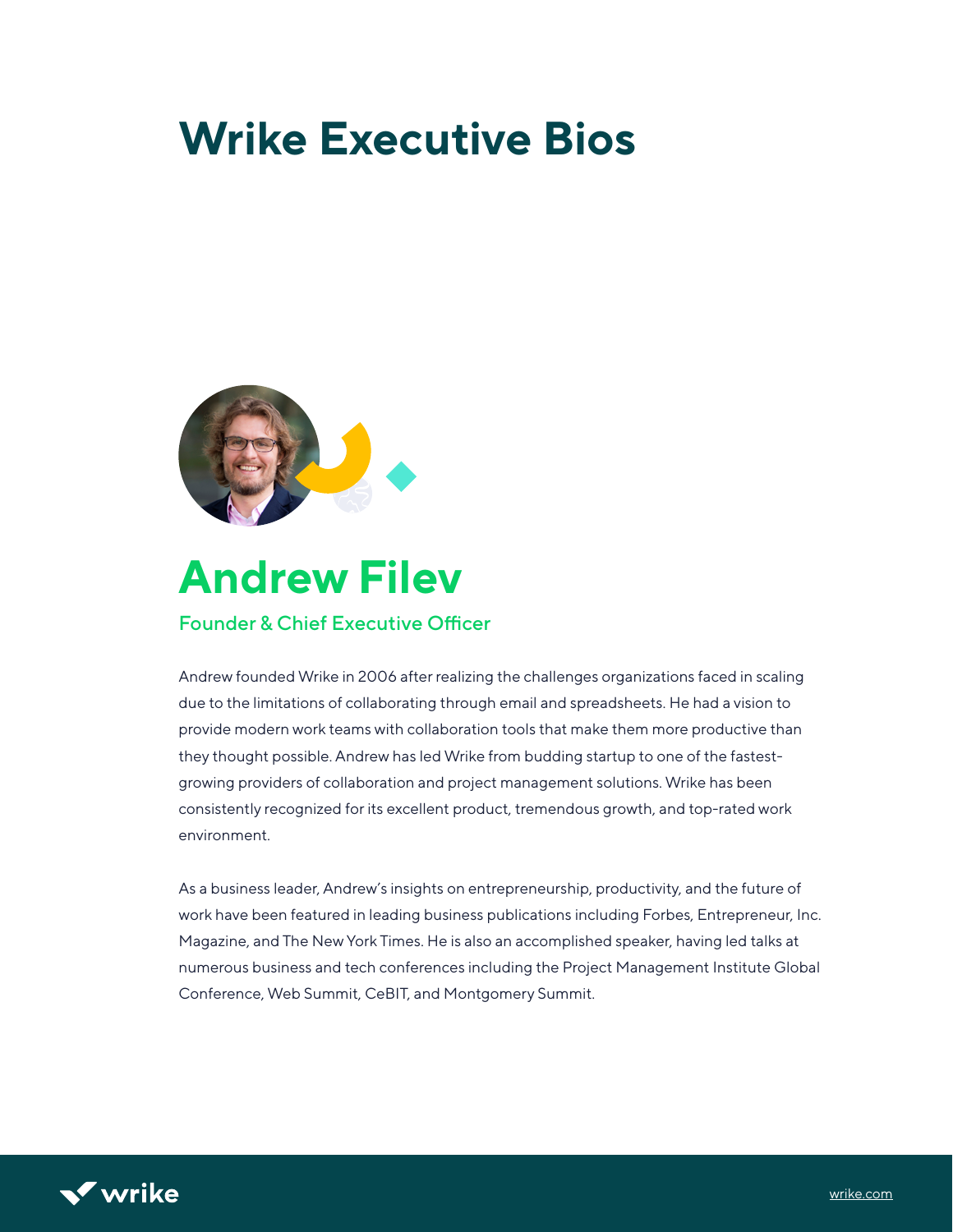

### **Carol Lee** Chief Financial Officer

Carol Lee is Wrike's Chief Financial Officer. With over 20 years of experience working in finance in Silicon Valley, Carol is passionate about scaling businesses and building high-performing teams. She oversees FP&A, accounting and legal at Wrike. Prior to Wrike, Carol has served as CFO at GoodData and VP of Finance at Konica Minolta. Carol has a proven track record in managing global revenue growth, increasing profitability, scaling finance operations, M&A and financing transcations.



## **Scott Ryan** Chief Revenue Officer

As the Chief Revenue Officer for Wrike, Scott leads all aspects of the company's revenue growth strategy globally. Scott has more than 20 years of experience in enterprise software sales and cross-functional leadership with a successful track record of building highperformance teams, penetrating challenging new markets and exceeding revenue objectives.

Prior to joining Wrike, Scott held executive positions at Workiva and IBM, where he led large sales, professional services, and customer success teams. Scott holds a Master of Business Administration from the University of Virginia and a Bachelor of Science in System Engineering from the United States Military Academy, West Point.

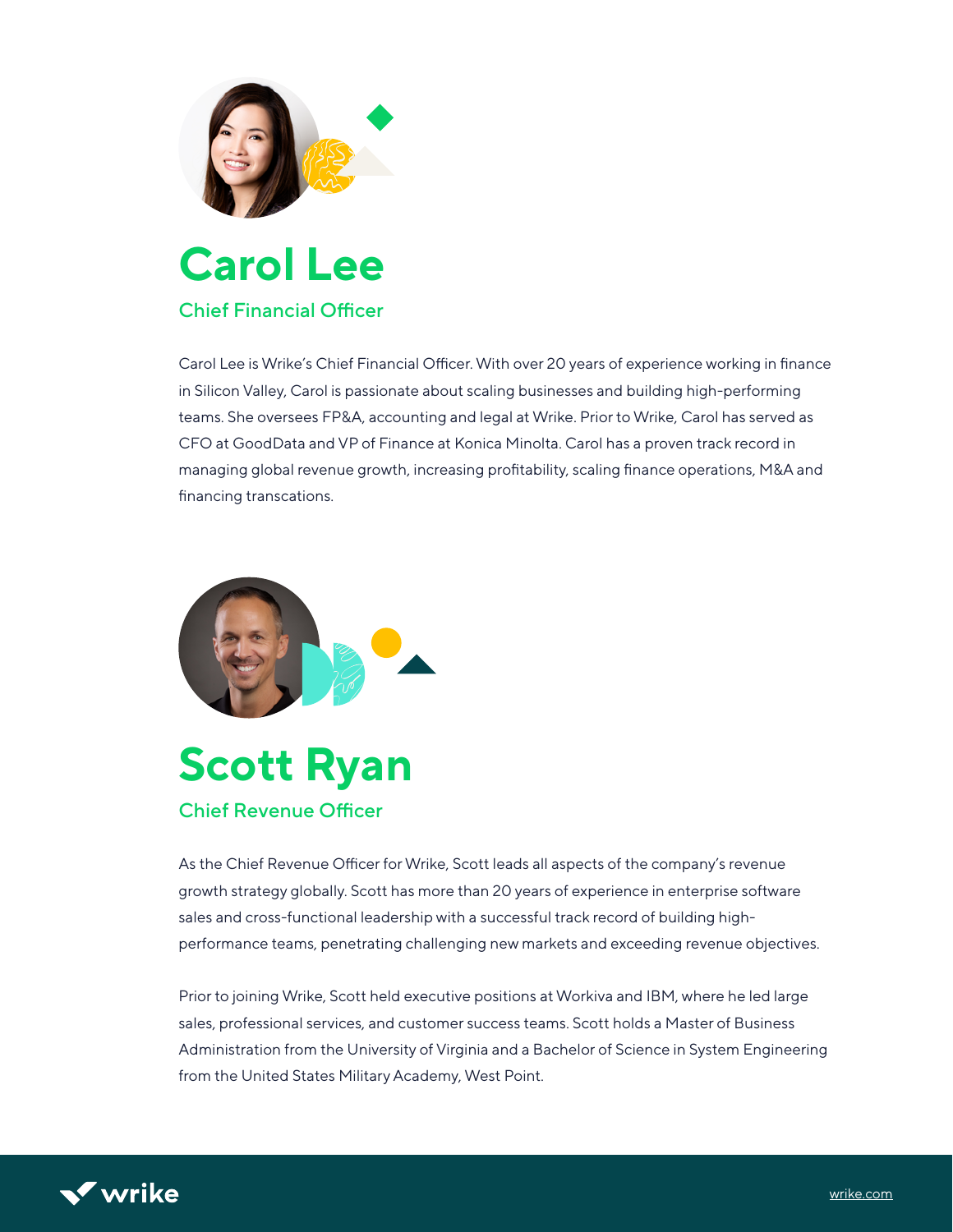

# **Chad Bennett**

#### Chief Human Resources Officer

Chad Bennett is the Chief Human Resources Officer. Most recently, Chad was SVP of Human Resources at Alteryx, where he scaled the company from 200 to 1,500 employees in 13 countries. Chad has navigated companies through IPO and beyond, and his global HR experience will help unify Wrike's practices across our regions.



# **Abhay Rajaram**

#### Chief Customer Officer

Abhay Rajaram is Wrike's Chief Customer Officer. Abhay has a passion for building great businesses and delivering memorable customer outcomes. Prior to Wrike, he headed up all post-sales services at Hearsay, a SaaS digital marketing platform for global financial services organizations. Previously, Abhay built the customer success organization at YouSendIt / Hightail from the ground up. He also managed product operations, strategy, pricing, and training for Cisco's security business, and held product, marketing, and engineering management positions at IronPort Systems, 3Com Corporation, and Wipro Technologies. Abhay holds an M.B.A. from the University of California, Berkeley, and a B.S. in Computer Science from the National Institute of Technology, India.